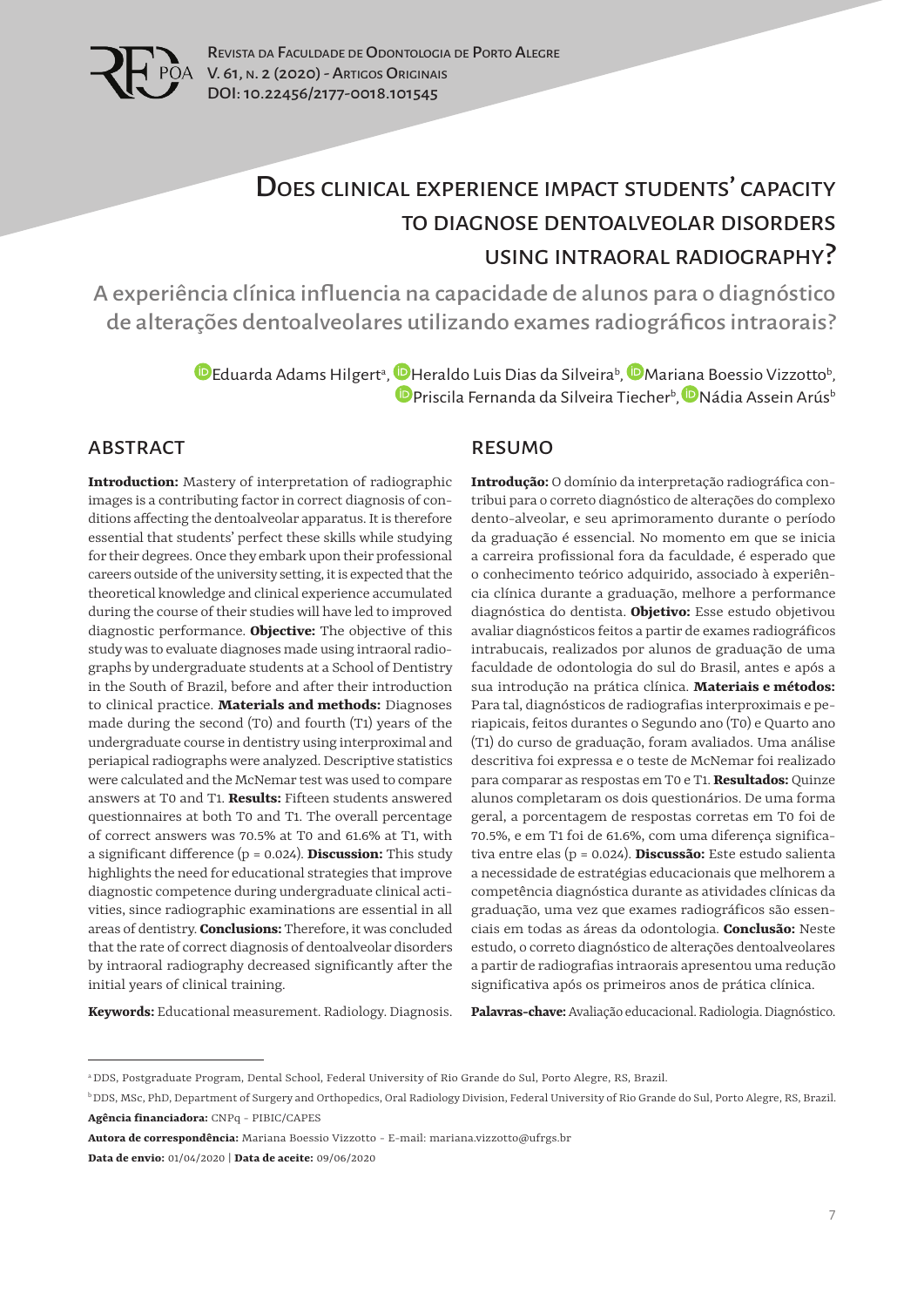

### **INTRODUCTION**

Oral and maxillofacial radiology encompasses radiographic physics and techniques, radiation biology and safety, imaging sciences and, most importantly, the interpretation of images to render or contribute to diagnosis<sup>1</sup>. Imaging exams are an essential tool to complement clinical examination of the patient and provide information for developing the treatment plan, benefitting both patient and dentist. Following conclusion of their undergraduate dentistry degrees, students are expected to be able to perform and appropriately interpret the most common radiographic examinations used in daily clinical practice<sup>2</sup>. Therefore, students in the advanced stages of training should be able to readily interpret radiographic examinations<sup>3</sup>. Clinical practice is performed through spending time training in the clinical setting and regularly updating expertise. This knowledge is accumulated unintentionally and is as essential as learning acquired from books and articles<sup>4</sup>. According to the American Dental Association<sup>5</sup>, radiographic examinations should be evaluated in conjunction with the patient's clinical history, signs, and symptoms to arrive at an appropriate diagnosis. Dentists are not required to take a postgraduate course to achieve this, because they should have acquired adequate practical knowledge during their university studies and through continuing education.

The purpose of this study was to compare radiographic reports of dental conditions made by students at different periods in their undergraduate course. Changes were evaluated before and after they had had experience in clinical settings.

### Materials and methods

The study was approved by the research committee (no. 2.395.084) and the local university ethics committee (no. 71643117.2.0000.5347) at the Universidade Federal de Rio Grande do Sul. All students enrolled on the second year of the undergraduate dentistry course in 2015 were invited to voluntarily take part in the first phase of analysis of radiographic images (T0). The T1 assessment was conducted in 2017, during the students' fourth year, and students who had taken part at T0 were invited to participate at T1, once more on a voluntary basis. Students who agreed to participate signed informed consent before answering the questionnaires at T0 and T1. In the T1 phase, students were blinded and interpreted the same radiographic images as at T0. Sixty-one questionnaires were completed in the T0 phase and fifteen questionnaires were filled out in the T1 phase.

The questionnaires were created by requesting two oral and maxillofacial (OMF) radiologists (N.A.A and H.L.D.S) to select twenty intraoral radiographs, four bitewings and sixteen periapical radiographs, showing crown, root, and periodontal disorders (Figure 1A). All of the radiographs were from the Oral Radiology Service's imaging dataset. The images selected were printed on a laser impression film (DryView Laser Imaging Film, Carestream, USA).

The questionnaire contained seventy-five questions, as follows: fifty questions were about crown disorders (covering twelve different disorders), sixteen were about root disorders, and nine were about periodontal disorders (covering nine and four different disorders, respectively) (Figure 1B). The dental students were instructed to interpret the images using an X-ray viewer with controlled light and a magnifying glass. After T0 and T1, the questionnaires were checked against the gold standard answers determined by the two experts in oral maxillofacial radiology.

A descriptive analysis of the results was performed, expressing results as percentages and absolute values. Subsequently, the McNemar test was used to detect differences between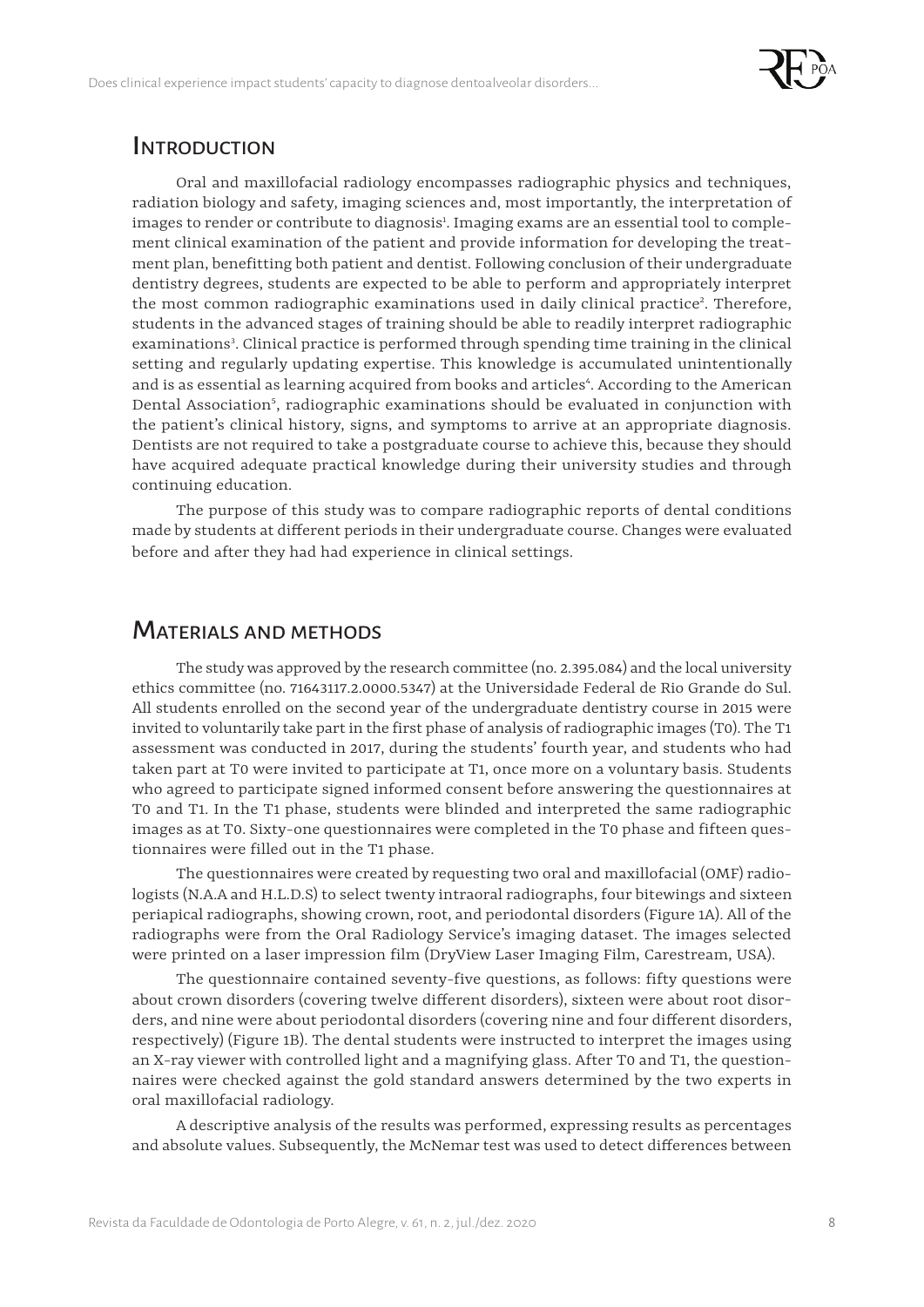

T0 and T1 answers. IBM SPSS Statistics software version 20.0 (SPSS, Chicago, IL, USA) was used for data analysis. The significance level was set at 5%.



 $1B$ Radiograph 07 RSB (Root Canal): Radiopaque area compatible with................................ RFM (Root Canals): Radiopaque lines compatible with.............................. RFM (Periodontium): Radiolucent area compatible with .................... RSB = Right Second Bicuspid; RFM = Right First Molar.

> Figure 1A: An example of the intraoral radiographs analyzed in the study. Figure 1B: Questions linked to the example radiograph.

# **RESULTS**

The McNemar test was used to assess differences in diagnostic performance from T0 to T1 (p=0.024). When performance was calculated separately for each region evaluated, assessing periodontal, root, and crown disorders, values were also lower at T0, with statistical significance  $(p=0.003, p=0.033,$  and  $p=0.000$  respectively) (Table 1).

For crown disorders, dental students had a 33.2% rate of errors at T0 and a 41.37% rate at T1. The most common errors were related to differentiating fillings and prosthetic materials, identifying cervical adaptation failures, and caries lesions associated with fillings and dental prosthetics. The error rate for cervical incongruity of fillings, dental prostheses, and caries lesions was 16.46% at T0 (41 answers) and 9.58% (30 answers) at T1. The remaining errors at T0 and T1 were related to proximal overlap, dental calculus, identification of filling and/or prosthetic materials, and dental attrition.

The error rate for questions about root disorders was 25.41% at T0 and 32.5% at T1. The incorrect answers were mostly related to detection of vertical root fractures and identification of external root reabsorption. Together, these types of error accounted for 36.06% (22 answers) of the total errors at T0 and 23.08% (18 answers) at T1. Other mistakes detected were related to identification of hypercementosis, gutta-percha material, and root perforation.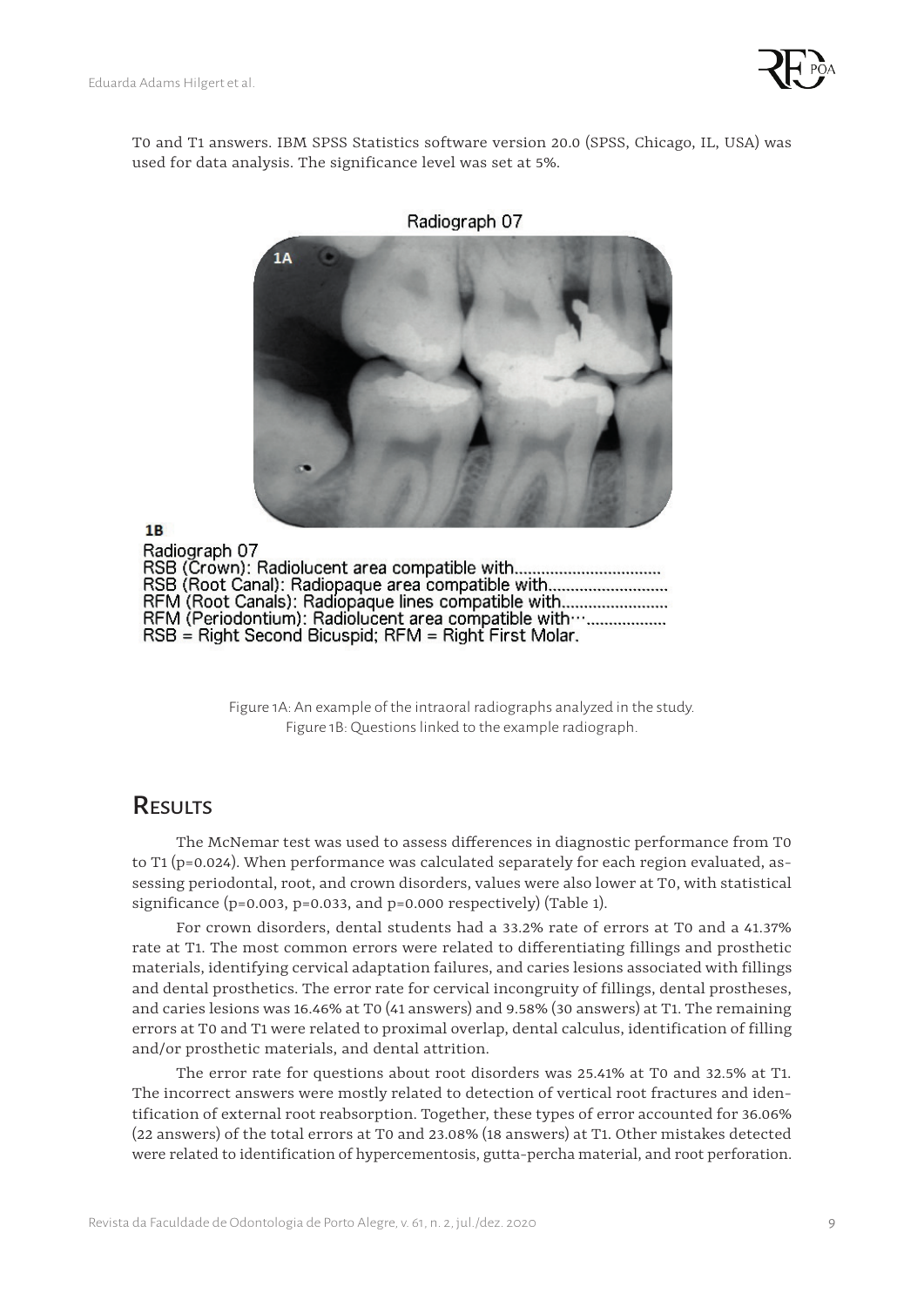

A total of 16.29% of the questions on periodontal changes were incorrectly answered at T0 and 30.37% of answers were incorrect at T1. Errors were related to vertical and horizontal bone reabsorptions, misidentification of periapical lesions, and overfilling of endodontic material. At T0, 51.54% (twelve answers) of questions related to identification of periapical lesions were answered incorrectly and at T1 34.21% (13 answers) of answers were incorrect.

At T0, 0.71% of questions were unanswered. These questions were related to the crown (six questions) and root regions (two questions) and were left unanswered by one student. At T1, 0.8% of the questions were not answered, by two students. Overall, 29.51% of all questions were answered incorrectly at T0, while this value had increased to 38.40% at T1. This shows that the students found interpretation of radiographic images more difficult at T1.

| <b>Crown Disorders</b>             |                     | Τ1                  |                   |                       |
|------------------------------------|---------------------|---------------------|-------------------|-----------------------|
|                                    |                     | incorrect diagnosis | correct diagnosis |                       |
| To                                 | incorrect diagnosis | 156                 | 93                |                       |
|                                    | correct diagnosis   | 157                 | 344               | McNemar Test; p=0.000 |
| T1<br><b>Root Disorders</b>        |                     |                     |                   |                       |
|                                    |                     | incorrect diagnosis | correct diagnosis |                       |
| To                                 | incorrect diagnosis | 41                  | 20                |                       |
|                                    | correct diagnosis   | 37                  | 142               | McNemar Test; p=0.033 |
| T1<br><b>Periodontal Disorders</b> |                     |                     |                   |                       |
|                                    |                     | incorrect diagnosis | correct diagnosis |                       |
| To                                 | incorrect diagnosis | 12                  | 10                |                       |
|                                    | correct diagnosis   | 29                  | 84                | McNemar Test; p=0.003 |

Table 1: Comparison of correct and incorrect answers at T0 and T1 and the results of the McNemar Test.

### **Discussion**

In the dentistry course, oral and maxillofacial radiology is a full-fledged academic discipline on a par with all of the other disciplines. The oral and maxillofacial radiology department should participate in all phases of the university's missions, including teaching, patient care, research and scholarship, and service<sup>1</sup>. Radiographic examination is usually performed to support clinical analysis and to guide treatment planning. It often demands adequate theoretical knowledge of radiographic techniques, anatomy, and dental disorders.

The Dentistry course at the Universidade Federal de Rio Grande do Sul is a five-year program and students take a course in oral radiology during their second year. This course provides a radiological overview of the full range of techniques and of anatomy and then covers dentomaxillofacial disorders. In the third year, students start their clinical classes and during the fifth year they should have achieved the ability to conduct the complete patient examination, to plan treatment, and to provide treatment. The combination of radiographic images and theoretical content (subject matter) is covered by Ausubel's theory of meaningful learning, based on the idea that an individual's existing cognitive structure (organization, stability, and clarity of knowledge on a particular subject) is the principal factor influencing learning and retention of meaningful new subjects<sup>6</sup>.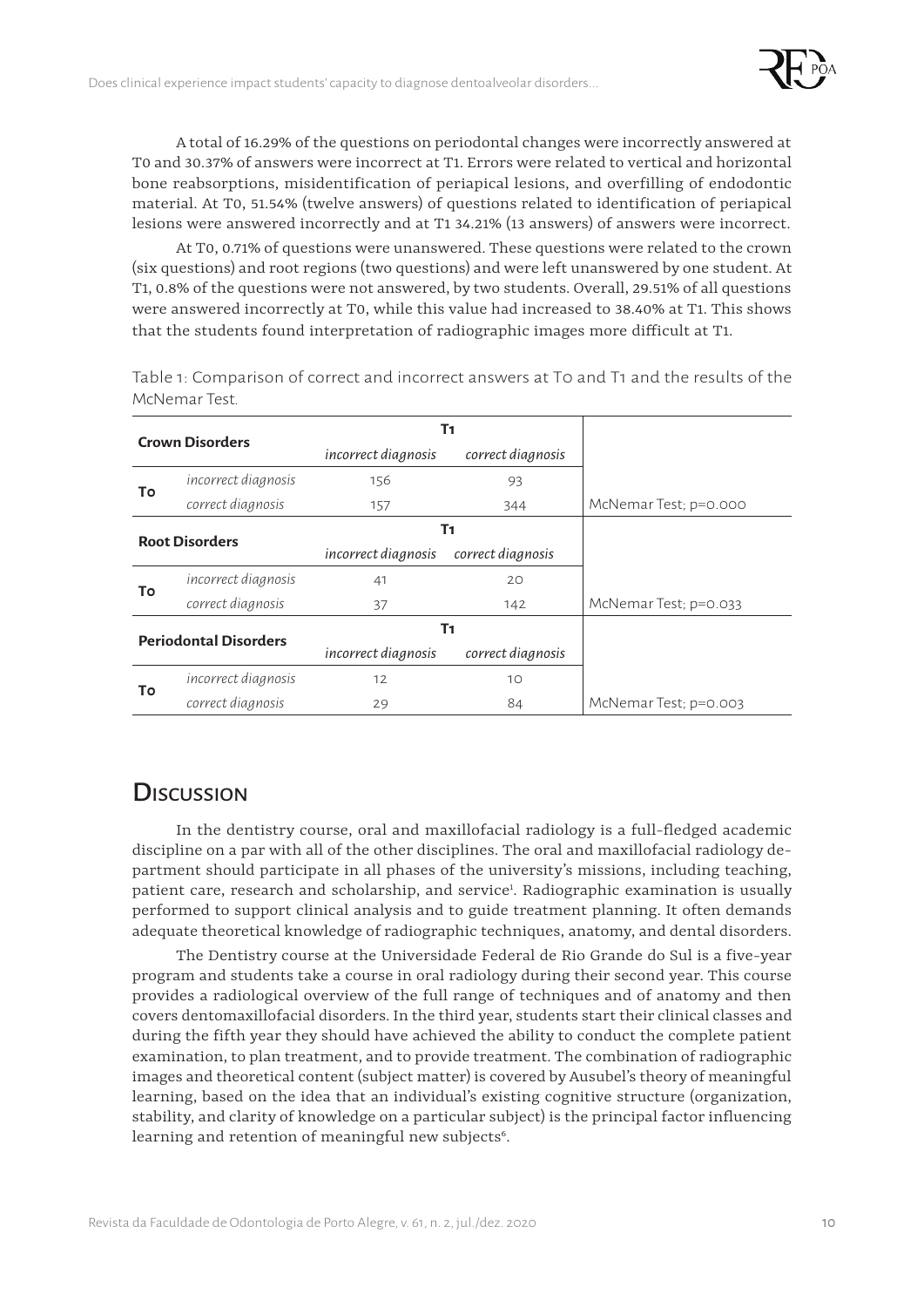

In this study, students misdiagnosed 29.5% of conditions at T0 and failed to detect 38.40% at T1. This finding shows that the final performance was inferior to the initial performance and contradicts our hypothesis that improvement in the students' diagnostic ability would be observed after they had accumulated clinical experience. Tavakoli et al.<sup>7</sup> evaluated final year dental students' abilities and skill at identifying the presence and depth of proximal caries using dental bitewing radiographs. The dental students' performance was not satisfactory, with a 0.28 Kappa coefficient for the agreement between students' responses and gold standards. In contrast, a study conducted at Manchester University compared diagnoses made by fifty students on the fourth and fifth years of the dental course with diagnoses made by two OMF radiologists. The OMF radiologists obtained better results, showing that clinical experience may influence the ability to diagnose periapical changes on radiographs $^{\rm 8}.$ 

Some students had difficulty with differentiation of fillings and prosthetic materials. We believe that these results were not entirely relevant because this distinction should be based on clinical observations, which is a limitation of the present study. Furthermore, this study reports on the experience at our dental course, so the results cannot be generalized. During the last year of the dental degree course, some specific classes are proposed to improve complex imaging exams. Despite this, it can be seen from this study that the students may not feel fully capable of interpreting even the most common disorders radiographically. One explanation for this discrepancy could be the lack of an orderly systematic procedure for radiographic analysis, or even the fact that some students develop a particular interest in just one area of the profession at a very early stage and narrow their focus to that area, which can ultimately undermine the level of care provided to patients.

The findings of this study can guide teachers to encourage their students to conduct a more systematic analysis of imaging exams, enabling them to relate analysis to clinical concerns and reinforcing an entirely radiographic interpretation. Busanello et al.<sup>9</sup> evaluated a digital learning object (DLO), developed to improve skills for diagnosing radiographic dental changes and showed that students who used the DLO performed better than those who used conventional methods<sup>9</sup>. From a similar perspective, Santos et al.<sup>10</sup> claims that e-learning is at least as effective as traditional learning methods for oral radiology and that students have positive attitudes to e-learning. Therefore, implementation of active learning in an oral radiology course could contribute to better teaching and learning practices.

### **CONCLUSION**

The results of this study showed that exposure to clinical training did not improve the number of correct radiographic diagnoses of dental and periodontal disorders made by dental students. Furthermore, the study highlights the need for educational strategies to improve students' diagnostic competence, since radiographs are essential in all areas of dentistry.

# **REFERENCES**

- 1. Kantor ML, Beideman RW, [Benn](https://creighton.pure.elsevier.com/en/persons/douglas-benn) DK, Geist JR, Hollender LG, Ludlow JB, et al. Characteristics of an oral and maxillofacial radiology department: report of the ad hoc Department Characteristics Committee of the American Academy of Oral and Maxillofacial Radiology. Oral Surg Oral Med Oral Pathol Oral Radiol Endodontology. 1997 Dec;84(6):708–12.
- 2. Vuchkova J, Maybury T, Farah CS. Digital interactive learning of oral radiographic anatomy. Eur J Dent Educ. 2012 Feb;16(1):79–87.